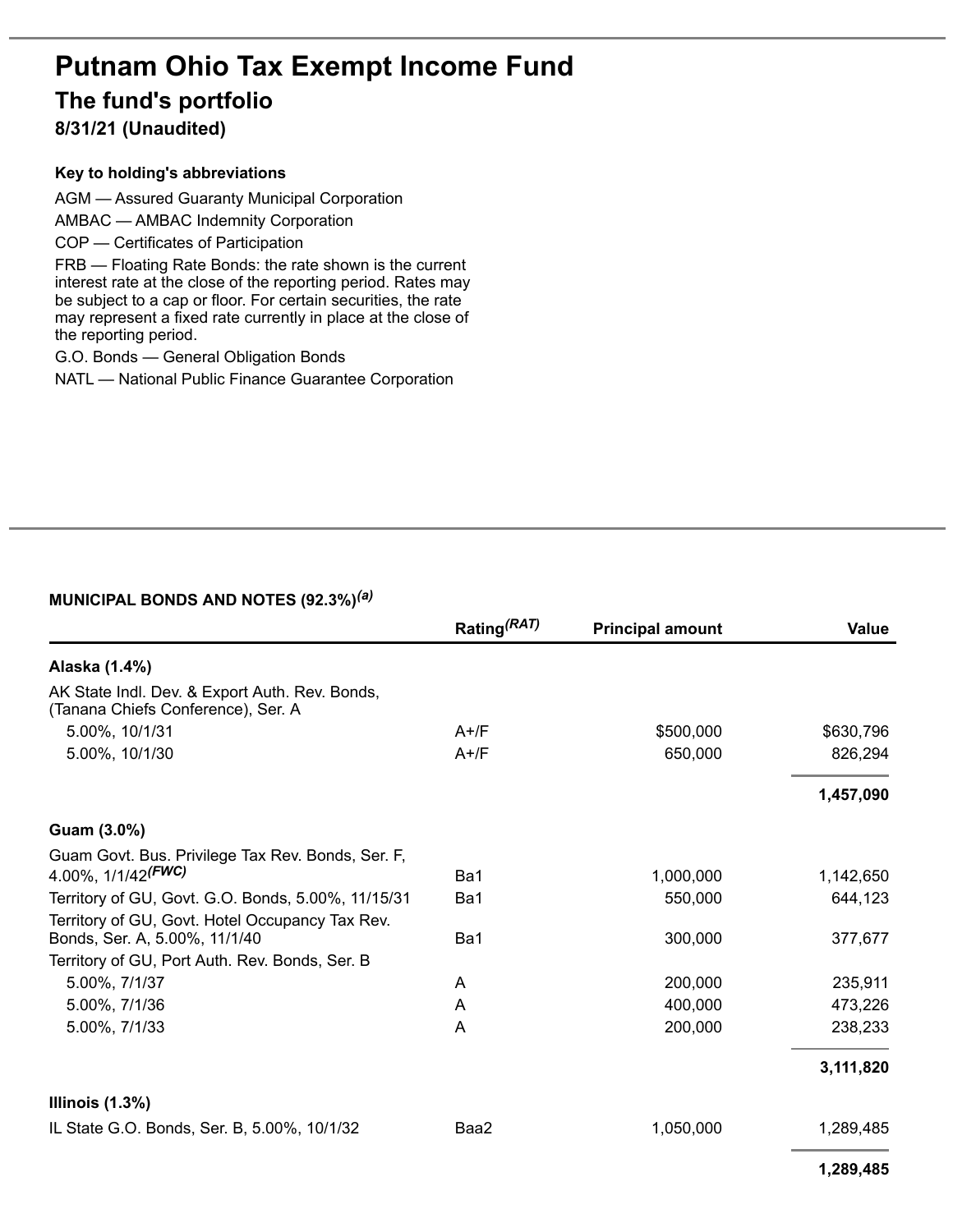| <b>Indiana</b> (1.8%)                                                                                         |                |                      |                      |
|---------------------------------------------------------------------------------------------------------------|----------------|----------------------|----------------------|
| Whiting, Env. Fac. Mandatory Put Bonds (6/5/26), (BP<br>Products North America, Inc.), Ser. A, 5.00%, 12/1/44 | A <sub>2</sub> | 1,500,000            | 1,817,781            |
|                                                                                                               |                |                      | 1,817,781            |
| Ohio (84.8%)                                                                                                  |                |                      |                      |
| Akron Bath Coply Joint Twp. Hosp. Dist. Rev. Bonds,<br>(Summa Hith. Syst. Oblig. Group)                       |                |                      |                      |
| 4.00%, 11/15/38                                                                                               | BBB+/F         | 100,000              | 117,826              |
| 4.00%, 11/15/37                                                                                               | BBB+/F         | 300,000              | 354,395              |
| American Muni. Pwr., Inc. Rev. Bonds                                                                          |                |                      |                      |
| (Greenup Hydroelectric Pwr. Plant), Ser. A, 5.00%,<br>2/15/41                                                 | A <sub>1</sub> | 1,000,000            | 1,177,260            |
| (Hydroelectric Pwr. Plant), Ser. A, 5.00%, 2/15/41                                                            | A <sub>1</sub> | 830,000              | 977,126              |
| Bluffton, Hosp. Fac. Rev. Bonds, (Blanchard Valley<br>Hith. Syst.), 5.00%, 12/1/31                            | A2             | 650,000              | 802,580              |
| Bowling Green State U. Rev. Bonds, Ser. A, 5.00%,<br>6/1/42                                                   | A <sub>1</sub> | 1,000,000            | 1,163,743            |
| Buckeye, Tobacco Settlement Fin. Auth. Rev. Bonds,<br>Ser. A-2, Class 1, 4.00%, 6/1/48                        | BBB+           | 1,500,000            | 1,724,032            |
| Carlisle, Local School Dist. G.O. Bonds, (School<br>Impt.)                                                    |                |                      |                      |
| 5.00%, 12/1/47                                                                                                | AA             | 500,000              | 572,269              |
| 5.00%, 12/1/42                                                                                                | AA             | 350,000              | 402,819              |
| 5.00%, 12/1/37                                                                                                | AA             | 100,000              | 116,014              |
| Centerville, Hlth. Care Rev. Bonds, (Graceworks<br>Lutheran Svcs.), 5.25%, 11/1/50                            | BB+/P          | 500,000              | 557,497              |
| Cincinnati, Econ. Dev. Rev. Bonds, (Keystone Parke<br>Phase III), Ser. B, 5.00%, 11/1/40                      | AA             | 500,000              | 589,629              |
| Cleveland, Income Tax Rev. Bonds                                                                              |                |                      |                      |
| (Impt. Pk. & Recreational), 5.00%, 10/1/33                                                                    | AA             | 615,000              | 762,895              |
| (Pub. Fac. Impt.), Ser. B-1, 5.00%, 10/1/33                                                                   | AA             | 300,000              | 376,808              |
| (Bridges & Roadways Impt.), Ser. B-2, 5.00%,                                                                  |                |                      |                      |
| 10/1/32                                                                                                       | AA<br>AA       | 1,000,000<br>500,000 | 1,259,378<br>629,689 |
| (Pub. Fac. Impt.), Ser. B-1, 5.00%, 10/1/32<br>(Impt. Bridges), 4.00%, 10/1/29                                | AA             | 300,000              | 355,500              |
| (Impt. Bridges), 4.00%, 10/1/28                                                                               | AA             | 400,000              | 475,617              |
| Cleveland, Pkg. Fac. Rev. Bonds, AGM, 5.25%,                                                                  |                |                      |                      |
| 9/15/22                                                                                                       | AA             | 1,630,000            | 1,715,508            |
| Cleveland, Pub. Pwr. Syst. Rev. Bonds                                                                         |                |                      |                      |
| Ser. A, AGM, 4.00%, 11/15/38                                                                                  | AA             | 600,000              | 710,215              |
| Ser. A, AGM, 4.00%, 11/15/36                                                                                  | AA             | 750,000              | 892,423              |
| Ser. B-1, NATL, zero %, 11/15/25                                                                              | A <sub>3</sub> | 3,000,000            | 2,896,464            |
| Cleveland, State U. Rev. Bonds, 5.00%, 6/1/37                                                                 | A <sub>1</sub> | 1,500,000            | 1,515,997            |
| Cleveland, Wtr. Poll. Control Rev. Bonds, (Green<br>Bonds)                                                    |                |                      |                      |
| 5.00%, 11/15/41                                                                                               | Aa3            | 500,000              | 583,962              |
| 5.00%, 11/15/36                                                                                               | Aa3            | 435,000              | 511,985              |
| Cleveland-Cuyahoga Cnty., Rev. Bonds, (Euclid Ave.<br>Dev., Corp.), 5.00%, 8/1/39                             | A2             | 1,000,000            | 1,107,706            |
| Cleveland-Cuyahoga Cnty., Port Auth. Cultural Fac.<br>Rev. Bonds                                              |                |                      |                      |
| (Playhouse Square Foundation), 5.50%, 12/1/53<br>(Cleveland Museum of Natural History (The)),                 | BB+            | 700,000              | 831,236              |
| 4.00%, 7/1/51                                                                                                 | A3             | 1,000,000            | 1,169,842            |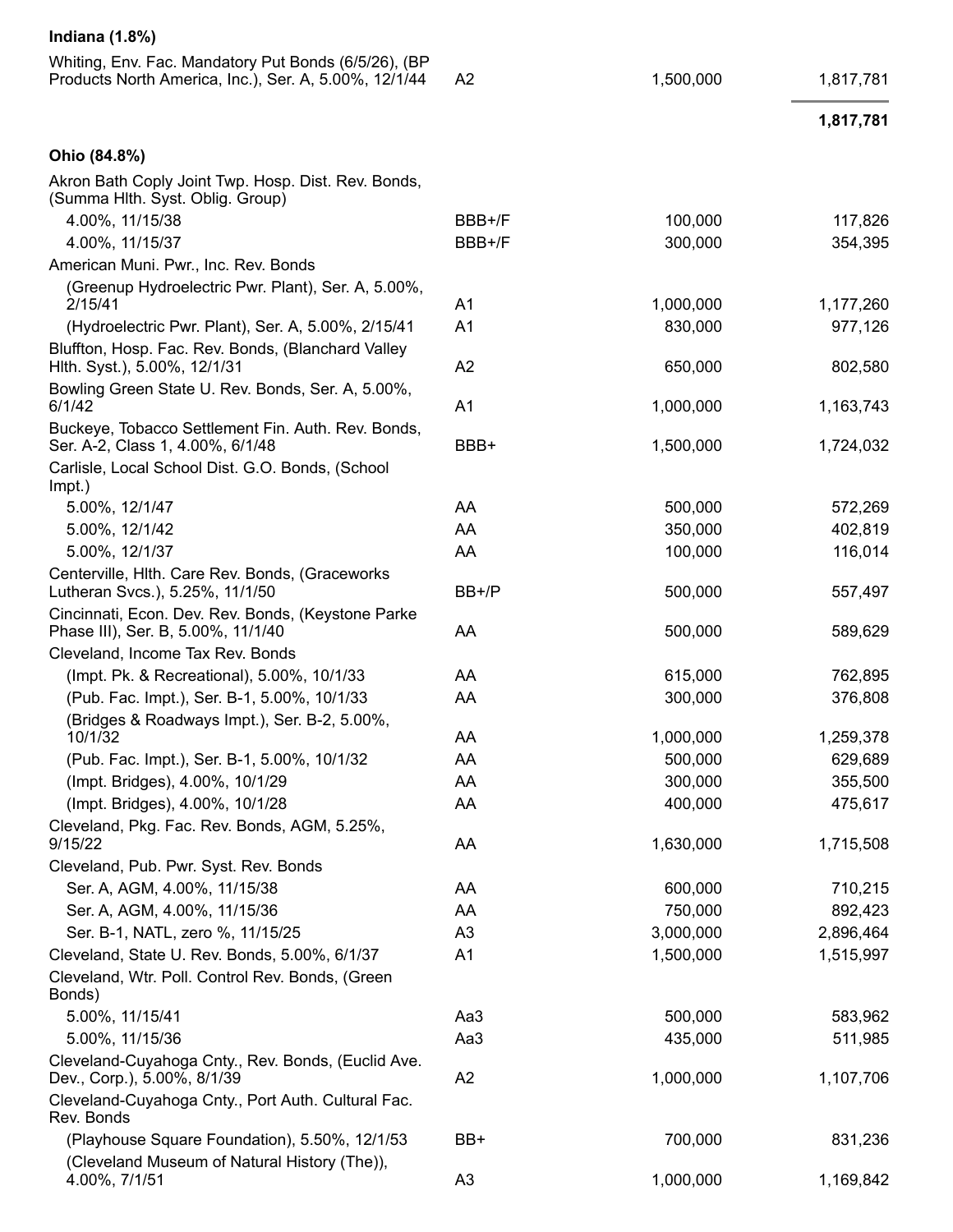| Columbus, Metro. Library Special Oblig. Rev. Bonds,<br>4.00%, 12/1/38                                           | Aa2            | 1,000,000 | 1,201,729 |
|-----------------------------------------------------------------------------------------------------------------|----------------|-----------|-----------|
| Confluence Cmnty. Auth. Rev. Bonds, (Stadium &<br>Sports), 4.00%, 5/1/36                                        | AA+            | 1,000,000 | 1,162,427 |
| Cuyahoga Cmnty., College Dist. Rev. Bonds, Ser. D,<br>5.00%, 8/1/32                                             | Aa2            | 750,000   | 782,087   |
| Cuyahoga Cnty., COP, (Convention Hotel), 5.00%,<br>12/1/27                                                      | AA-            | 1,250,000 | 1,387,026 |
| Cuyahoga Cnty., Econ. Dev. Rev. Bonds                                                                           |                |           |           |
| 5.00%, 1/1/41                                                                                                   | A              | 1,435,000 | 1,711,088 |
| 5.00%, 1/1/37                                                                                                   | A              | 400,000   | 481,164   |
| 5.00%, 1/1/34                                                                                                   | A              | 300,000   | 364,073   |
| Fairview Park City School Dist. G.O. Bonds, 5.00%,<br>12/1/42 (Prerefunded 6/1/23)                              | Aa2            | 1,000,000 | 1,084,779 |
| Franklin Cnty., Rev. Bonds, (Trinity Hlth. Corp. Oblig.<br>Group), Ser. 17OH, 5.00%, 12/1/46                    | Aa3            | 2,445,000 | 2,966,216 |
| Franklin Cnty., Convention Fac. Auth. Rev. Bonds,<br>(Greater Columbus Convention Ctr. Hotel Expansion),        |                |           |           |
| 5.00%, 12/1/44                                                                                                  | BBB-           | 1,000,000 | 1,197,970 |
| Franklin Cnty., Hith. Care Fac. Rev. Bonds, 5.00%,<br>11/15/44                                                  | BBB+/F         | 1,000,000 | 1,100,773 |
| Franklin Cnty., Hosp. Fac. Rev. Bonds, (Nationwide<br>Children's Hosp.), Ser. A                                 |                |           |           |
| 4.00%, 11/1/39                                                                                                  | Aa2            | 500,000   | 570,930   |
| 4.00%, 11/1/38                                                                                                  | Aa2            | 300,000   | 343,022   |
| Gallia Cnty., Local School Impt. Dist. G.O. Bonds,<br>5.00%, 11/1/27                                            | Aa2            | 815,000   | 931,884   |
| Hamilton Cnty., Hlth. Care Rev. Bonds, (Life Enriching<br>Cmnty.), 5.00%, 1/1/46                                | BBB-/F         | 1,000,000 | 1,114,150 |
| Hamilton Cnty., Sales Tax Rev. Bonds, Ser. B,<br>AMBAC, zero %, 12/1/24                                         | A <sub>1</sub> | 3,000,000 | 2,935,520 |
| Huber Heights City School Dist. G.O. Bonds, (School<br>Impt.), 5.00%, 12/1/31                                   | Aa2            | 1,000,000 | 1,190,156 |
| Kent State U. Rev. Bonds, (Gen. Receipts), 5.00%,                                                               |                |           |           |
| 5/1/30                                                                                                          | Aa3            | 1,000,000 | 1,194,301 |
| Lake Cnty., Cmnty. College Dist. COP, 4.00%, 10/1/35                                                            | A2             | 1,840,000 | 2,084,797 |
| Lake Cnty., Hosp. Fac. Rev. Bonds, (Lake Hosp.<br>Syst., Inc.), Ser. C, 6.00%, 8/15/43                          | Baa1           | 180,000   | 180,685   |
| Lakewood, City School Dist. G.O. Bonds, (School<br>Fac. Impt.), Ser. B                                          |                |           |           |
| 4.00%, 11/1/35                                                                                                  | Aa2            | 500,000   | 579,841   |
| 4.00%, 11/1/34                                                                                                  | Aa2            | 430,000   | 499,389   |
| 4.00%, 11/1/33                                                                                                  | Aa2            | 375,000   | 436,775   |
| 4.00%, 11/1/32                                                                                                  | Aa2            | 225,000   | 263,905   |
| Lorain Cnty., Port Auth. Econ. Dev. Facs. Rev. Bonds,<br>(Kendal at Oberlin), 5.00%, 11/15/30 (Prerefunded      |                |           |           |
| 11/15/23                                                                                                        | AAA/P          | 750,000   | 827,331   |
| Lucas Cnty., Hlth. Care Fac. Rev. Bonds, (Sunset<br>Retirement Cmntys.), 5.50%, 8/15/30 (Prerefunded<br>9/20/21 | $A-fF$         | 650,000   | 651,724   |
| Miami U. Rev. Bonds                                                                                             |                |           |           |
| 5.00%, 9/1/41                                                                                                   | Aa3            | 500,000   | 599,127   |
| Ser. A, 5.00%, 9/1/36                                                                                           | Aa3            | 1,000,000 | 1,307,490 |
| North Royalton, City School Dist. G.O. Bonds, (School                                                           |                |           |           |
| Impt.), 5.00%, 12/1/47<br>Northeast Ohio Med. U. Rev. Bonds, Ser. A                                             | Aa2            | 2,000,000 | 2,298,626 |
| 5.00%, 12/1/29                                                                                                  | Baa2           | 100,000   | 126,455   |
|                                                                                                                 |                |           |           |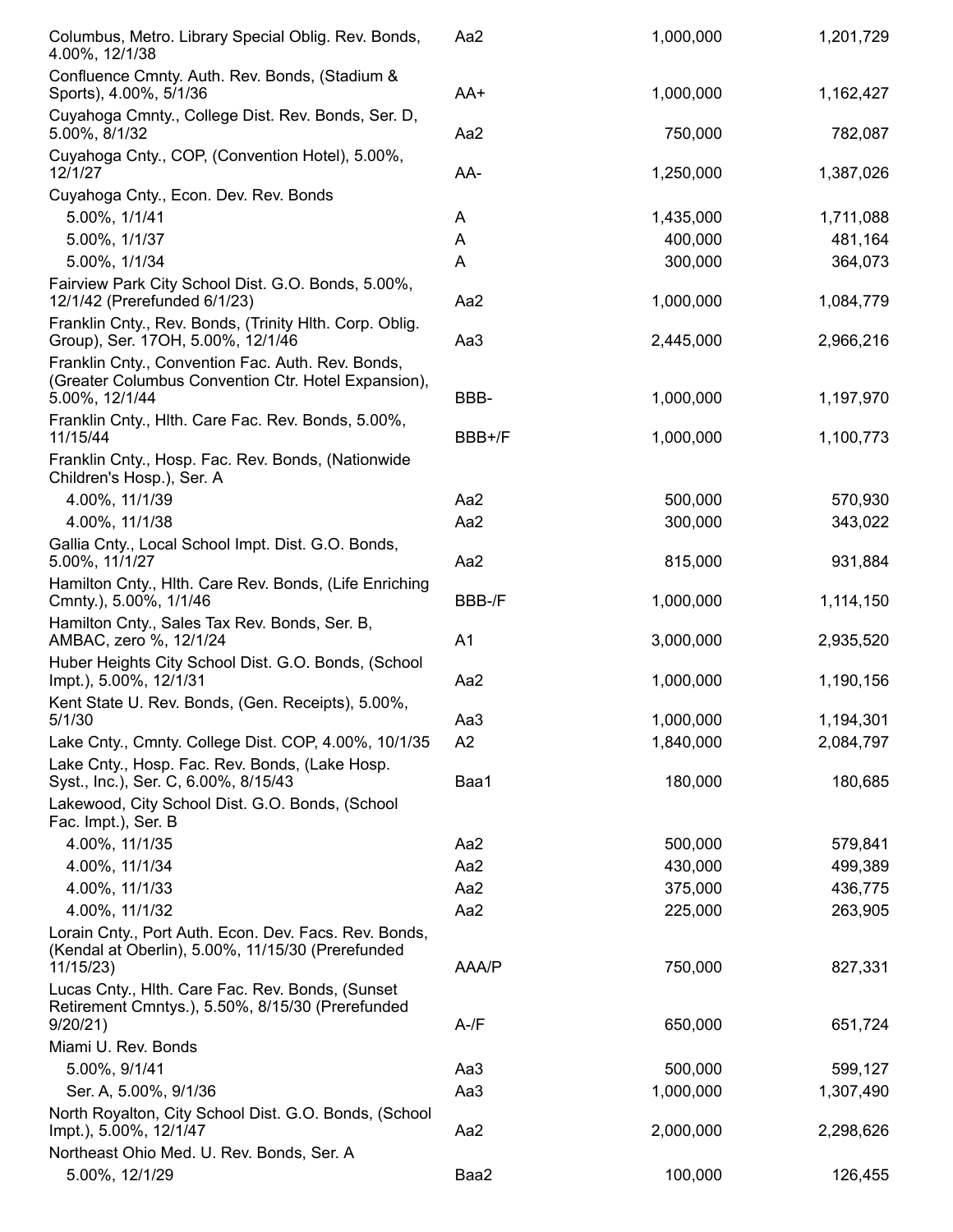| 5.00%, 12/1/27                                                                                        | Baa2           | 100,000   | 122,475    |
|-------------------------------------------------------------------------------------------------------|----------------|-----------|------------|
| 5.00%, 12/1/24                                                                                        | Baa2           | 75,000    | 84,946     |
| 4.00%, 12/1/45                                                                                        | Baa2           | 225,000   | 256,312    |
| 4.00%, 12/1/35                                                                                        | Baa2           | 300,000   | 351,548    |
| 3.00%, 12/1/40                                                                                        | Baa2           | 475,000   | 497,501    |
| 3.00%, 12/1/22                                                                                        | Baa2           | 75,000    | 77,589     |
| OH State G.O. Bonds, (Infrastructure Impt.), Ser. A,<br>4.00%, 2/1/33                                 | Aa1            | 2,315,000 | 2,392,176  |
| OH State Higher Edl. Fac. Comm. Rev. Bonds                                                            |                |           |            |
| 5.25%, 12/1/48                                                                                        | BB             | 250,000   | 285,159    |
| (Case Western Reserve U.), 5.00%, 12/1/40                                                             | AA-            | 1,000,000 | 1,198,596  |
| (Oberlin Coll.), 5.00%, 10/1/31                                                                       | Aa3            | 650,000   | 709,357    |
| (U. of Dayton), Ser. A, 5.00%, 12/1/24                                                                | A+             | 285,000   | 326,254    |
| (John Carroll U.), 4.00%, 10/1/45                                                                     | A <sub>3</sub> | 1,100,000 | 1,253,514  |
| (Kenyon College 2020), 4.00%, 7/1/44                                                                  | A <sub>2</sub> | 1,400,000 | 1,618,793  |
| (Kenyon College 2020), 4.00%, 7/1/40                                                                  | A <sub>2</sub> | 730,000   | 852,468    |
| (Xavier U.), 4.00%, 5/1/40                                                                            | A <sub>3</sub> | 600,000   | 706,770    |
| (U. of Dayton), 4.00%, 2/1/36                                                                         | A+             | 900,000   | 1,070,346  |
| (U. of Dayton), 3.00%, 2/1/37                                                                         | A+             | 1,580,000 | 1,723,773  |
| OH State Hosp. Rev. Bonds                                                                             |                |           |            |
| (U. Hosp. Hith. Syst.), Ser. A, 5.00%, 1/15/41                                                        | A <sub>2</sub> | 1,000,000 | 1,166,070  |
| (Premier Hlth. Partners Oblig. Group), 4.00%,<br>11/15/41                                             | Baa1           | 1,725,000 | 1,969,919  |
| OH State Private Activity Rev. Bonds, (Portsmouth                                                     |                |           |            |
| Bypass Gateway Group, LLC), AGM, 5.00%, 12/31/39<br>OH State Tpk. Comm. Rev. Bonds, (Infrastructure), | AA             | 750,000   | 851,637    |
| Ser. A-1, 5.25%, 2/15/32                                                                              | Aa3            | 350,000   | 374,913    |
| OH State U. Rev. Bonds, Ser. A, 5.00%, 12/1/39                                                        | Aa1            | 1,000,000 | 1,137,798  |
| OH State Wtr. Dev. Auth. Rev. Bonds, Ser. A, 5.00%,<br>12/1/34                                        | Aaa            | 750,000   | 901,450    |
| Revere, Local School Dist. G.O. Bonds, (School Fac.<br>Impt.), Ser. C, 4.00%, 12/1/33                 | Aa1            | 270,000   | 315,697    |
| Rickenbacker, Port Auth. Rev. Bonds, (OASBO<br>Expanded Asset Pooled), Ser. A, 5.375%, 1/1/32         | A <sub>2</sub> | 800,000   | 1,042,603  |
| Scioto Cnty., Hosp. Rev. Bonds, (Southern OH Med.<br>$Ctr.$ )                                         |                |           |            |
| 5.00%, 2/15/34                                                                                        | A <sub>3</sub> | 1,025,000 | 1,198,675  |
| 5.00%, 2/15/32                                                                                        | A <sub>3</sub> | 865,000   | 1,014,065  |
| Summit Cnty., G.O. Bonds, 4.00%, 12/1/31                                                              | Aa1            | 750,000   | 835,183    |
| Toledo, Wtr. Wks. Syst. Rev. Bonds, 5.00%, 11/15/36                                                   | Aa3            | 500,000   | 605,182    |
| Toledo-Lucas Cnty., Port Auth. FRB, (CSX Transn,<br>Inc.), 6.45%, 12/15/21                            | A <sub>3</sub> | 1,900,000 | 1,932,981  |
| U. of Akron Rev. Bonds, Ser. A                                                                        |                |           |            |
| 5.00%, 1/1/31                                                                                         | A <sub>1</sub> | 500,000   | 570,139    |
| 5.00%, 1/1/28                                                                                         | A <sub>1</sub> | 1,000,000 | 1,100,966  |
| Warren Cnty., Hlth. Care Fac. Rev. Bonds, (Otterbein<br>Homes Oblig. Group)                           |                |           |            |
| Ser. A, 5.75%, 7/1/33                                                                                 | A              | 500,000   | 541,134    |
| 5.00%, 7/1/39                                                                                         | Α              | 1,000,000 | 1,093,249  |
| Willoughby-Eastlake, City School Dist. G.O. Bonds,                                                    |                |           |            |
| (School Impt.), 5.00%, 12/1/46 (Prerefunded 12/1/25)                                                  | A <sub>2</sub> | 1,000,000 | 1,194,921  |
|                                                                                                       |                |           | 87,300,014 |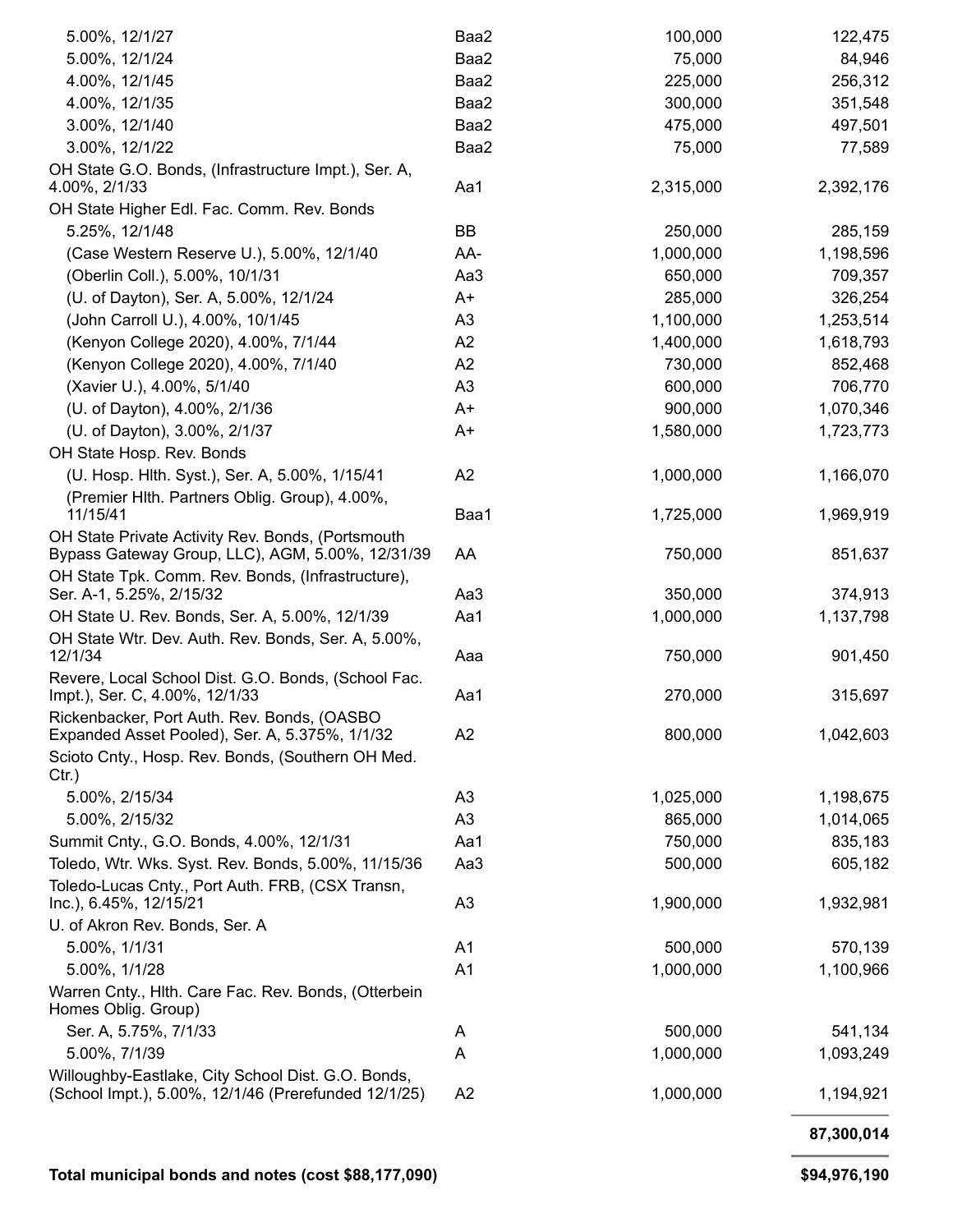#### **SHORT-TERM INVESTMENTS (8.1%)** *(a)*

|                                                       |               | <b>Principal</b><br>amount/<br>shares | <b>Value</b>  |
|-------------------------------------------------------|---------------|---------------------------------------|---------------|
| Putnam Short Term Investment Fund Class P 0.08% (AFF) | <b>Shares</b> | 8,135,750                             | \$8,135,750   |
| U.S. Treasury Bills 0.043%, 10/19/21(SEG)(SEGCCS)     |               | \$200,000                             | 199,987       |
| Total short-term investments (cost \$8,335,739)       |               |                                       | \$8,335,737   |
| <b>TOTAL INVESTMENTS</b>                              |               |                                       |               |
| Total investments (cost \$96,512,829)                 |               |                                       | \$103,311,927 |
|                                                       |               |                                       |               |

### **FUTURES CONTRACTS OUTSTANDING at 8/31/21 (Unaudited)**

|                                  | Number of<br>contracts | <b>Notional</b><br>amount | <b>Value</b> | <b>Expiration</b><br>date | <b>Unrealized</b><br>appreciation/<br>(depreciation) |
|----------------------------------|------------------------|---------------------------|--------------|---------------------------|------------------------------------------------------|
| U.S. Treasury Note 5 yr (Short)  | 47                     | \$5,814,781               | \$5,814,781  | Dec-21                    | \$(17,973)                                           |
| <b>Unrealized appreciation</b>   |                        |                           |              |                           |                                                      |
| <b>Unrealized (depreciation)</b> |                        |                           |              |                           | (17, 973)                                            |
| <b>Total</b>                     |                        |                           |              |                           | \$(17,973)                                           |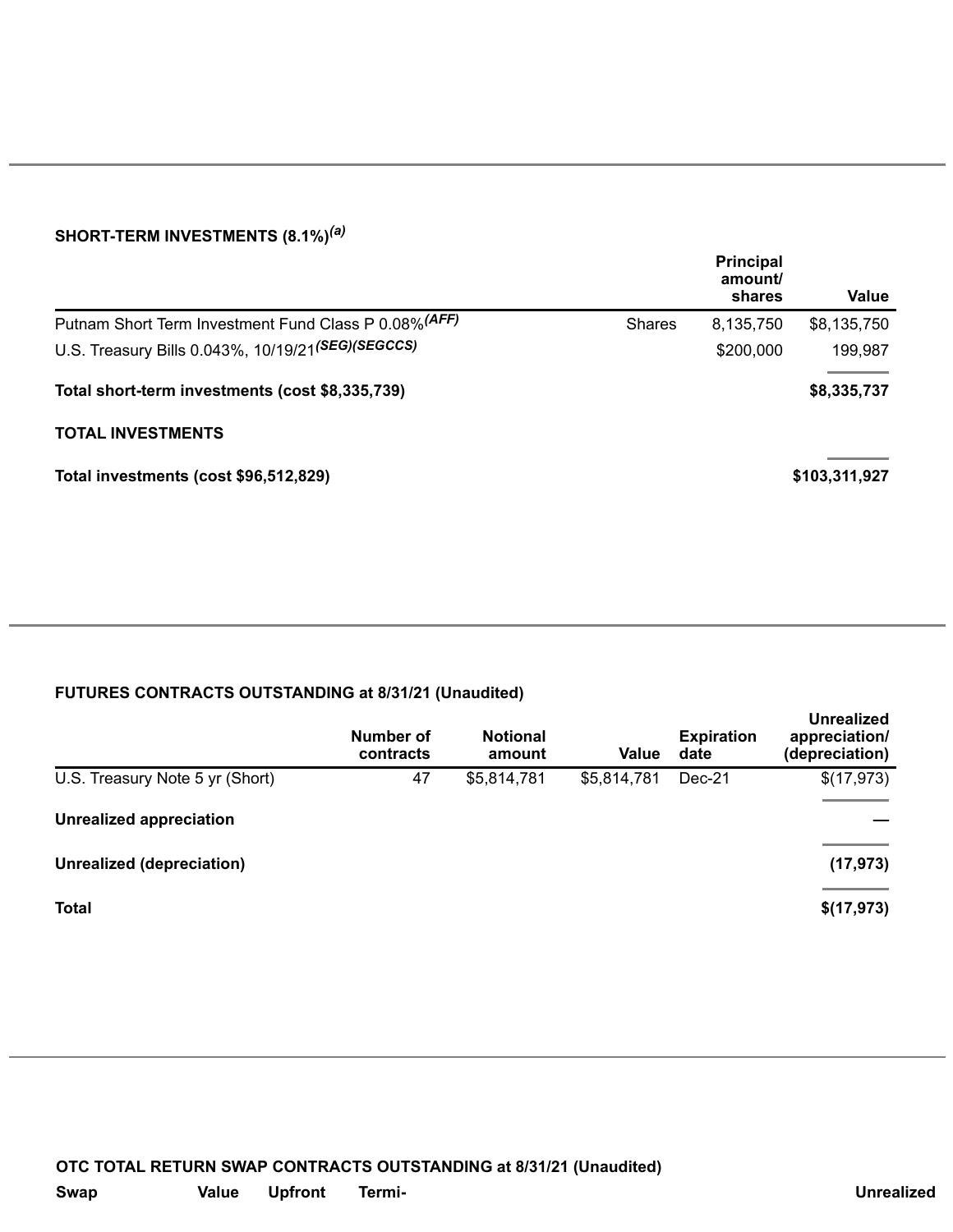| counterparty/<br>notional<br>amount    |              | premium<br>received<br>(paid) | nation<br>date | <b>Payments</b><br>received<br>(paid) by fund | Total return received by or<br>paid by fund                                                      | appreciation/<br>(depreciation) |
|----------------------------------------|--------------|-------------------------------|----------------|-----------------------------------------------|--------------------------------------------------------------------------------------------------|---------------------------------|
| Morgan Stanley & Co. International PLC |              |                               |                |                                               |                                                                                                  |                                 |
| \$800,000                              | \$8,639      | $s-$                          | 11/18/21       |                                               | 0.10% minus Municipal Market<br>Data Index AAA municipal<br>yields 10 Year rate - At<br>maturity | \$8,639                         |
| 800,000                                | 7,839        |                               | 11/18/21       |                                               | 0.10% minus Municipal Market<br>Data Index AAA municipal<br>yields 10 Year rate - At<br>maturity | 7,839                           |
| 1,000,000                              | 3,268        |                               | 11/2/21        |                                               | 0.10% minus Municipal Market<br>Data Index AAA municipal<br>yields 10 Year rate - At<br>maturity | (3,268)                         |
| 400,000                                | 4,064        |                               | 11/18/21       |                                               | 0.20% minus Municipal Market<br>Data Index AAA municipal<br>yields 30 Year rate - At<br>maturity | (4,064)                         |
| 400,000                                | 4,064        |                               | 11/18/21       |                                               | 0.20% minus Municipal Market<br>Data Index AAA municipal<br>yields 30 Year rate - At<br>maturity | (4,064)                         |
| <b>Upfront premium received</b>        |              |                               |                |                                               | <b>Unrealized appreciation</b>                                                                   | 16,478                          |
| Upfront premium (paid)                 |              |                               |                |                                               | <b>Unrealized (depreciation)</b>                                                                 | (11, 396)                       |
|                                        | <b>Total</b> | s—                            |                |                                               | <b>Total</b>                                                                                     | \$5,082                         |

## **CENTRALLY CLEARED TOTAL RETURN SWAP CONTRACTS OUTSTANDING at 8/31/21 (Unaudited)**

| <b>Notional amount</b> | Value | <b>Upfront</b><br>premium<br>received<br>(paid) | Termi-<br>nation<br>date | <b>Payments</b><br>received<br>(paid) by fund | Total return received by or<br>paid by fund                                  | <b>Unrealized</b><br>appreciation/<br>(depreciation) |
|------------------------|-------|-------------------------------------------------|--------------------------|-----------------------------------------------|------------------------------------------------------------------------------|------------------------------------------------------|
| \$4,812,000 \$157,208  |       | \$(49)                                          | 3/29/26                  | $2.51\% - At$<br>maturity                     | USA Non-revised<br>Consumer Price Index-<br>Urban $(CPI-U)$ — At<br>maturity | \$(157,257)                                          |
| <b>Total</b>           |       | \$(49)                                          |                          |                                               |                                                                              | \$(157, 257)                                         |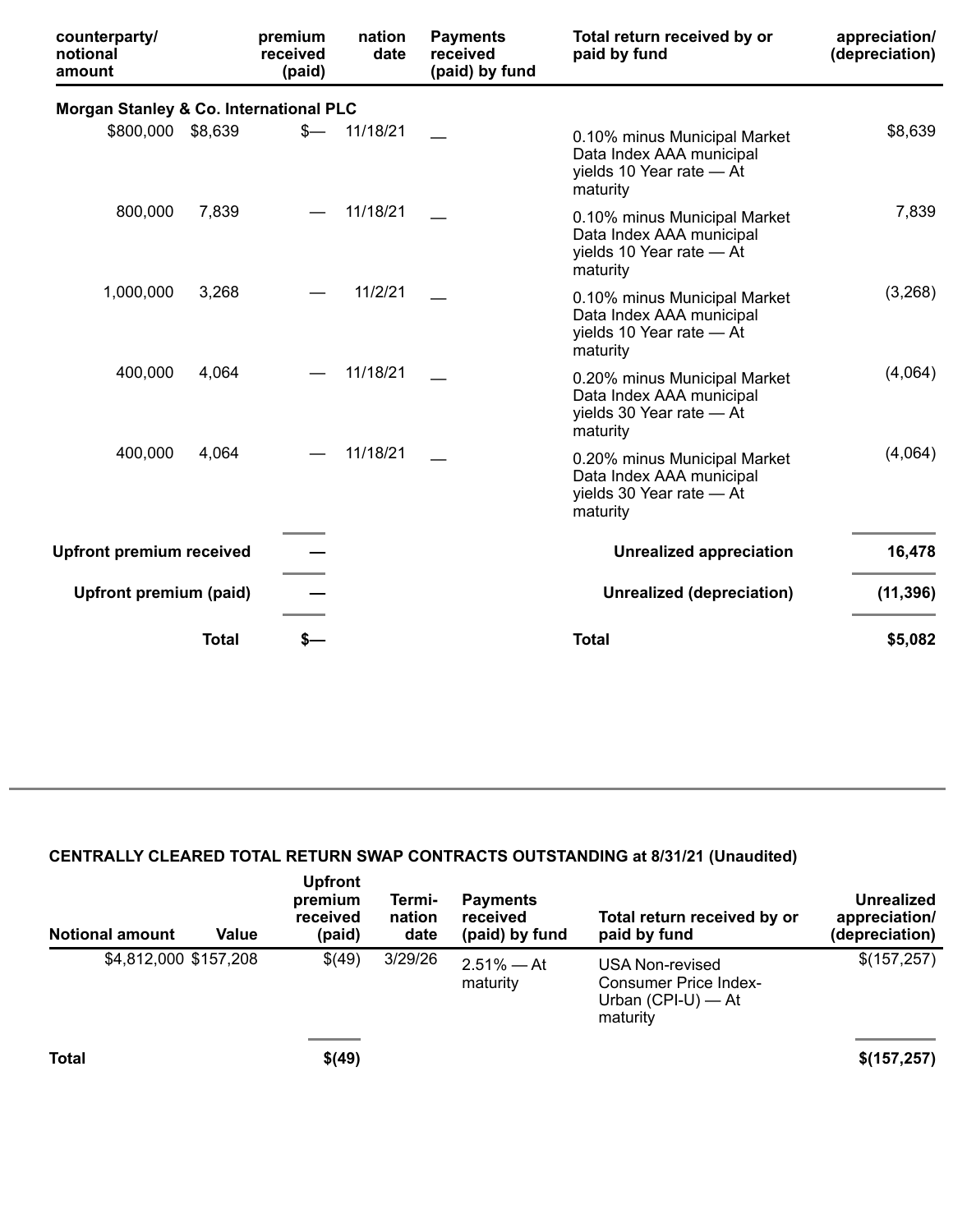# **Notes to the fund's portfolio**

Unless noted otherwise, the notes to the fund's portfolio are for the close of the fund's reporting period, which ran from June 1, 2021 through August 31, 2021 (the reporting period). Within the following notes to the portfolio, references to "Putnam Management" represent Putnam Investment Management, LLC, the fund's manager, an indirect wholly-owned subsidiary of Putnam Investments, LLC, references to "the SEC" represent the Securities and Exchange Commission, references to "ASC 820" represent Accounting Standards Codification 820 *Fair Value Measurements and Disclosures* and references to "OTC", if any, represent over-the-counter.

- *(a)* Percentages indicated are based on net assets of \$102,846,002.
- *(RAT)* The Moody's, Standard & Poor's or Fitch ratings indicated are believed to be the most recent ratings available at the close of the reporting period for the securities listed. Ratings are generally ascribed to securities at the time of issuance. While the agencies may from time to time revise such ratings, they undertake no obligation to do so, and the ratings do not necessarily represent what the agencies would ascribe to these securities at the close of the reporting period. Securities rated by Fitch are indicated by "/F." Securities rated by Putnam are indicated by "/P." The Putnam rating categories are comparable to the Standard & Poor's classifications. If a security is insured, it will usually be rated by the ratings organizations based on the financial strength of the insurer. For further details regarding security ratings, please see the Statement of Additional Information.
- *(AFF)* Affiliated company. For investments in Putnam Short Term Investment Fund, the rate quoted in the security description is the annualized 7-day yield of the fund at the close of the reporting period. Transactions during the period with any company which is under common ownership or control were as follows: **Shares**

| Name of affiliate                            | <b>Fair value</b><br>as of<br>5/31/21 | <b>Purchase</b><br>cost | proceeds    | Sale Investment<br>income | <b>Snares</b><br>outstanding<br>and fair<br>value as of<br>8/31/21 |
|----------------------------------------------|---------------------------------------|-------------------------|-------------|---------------------------|--------------------------------------------------------------------|
| <b>Short-term investments</b>                |                                       |                         |             |                           |                                                                    |
| <b>Putnam Short Term Investment</b><br>Fund* |                                       | \$2,933,978 \$7,893,077 | \$2,691,305 | \$1.414                   | \$8,135,750                                                        |
|                                              |                                       |                         |             |                           |                                                                    |
| <b>Total Short-term investments</b>          | \$2,933,978                           | \$7,893,077             | \$2,691,305 | \$1.414                   | \$8,135,750                                                        |

\* Management fees charged to Putnam Short Term Investment Fund have been waived by Putnam Management. There were no realized or unrealized gains or losses during the period.

- *(SEG)* This security, in part or in entirety, was pledged and segregated with the broker to cover margin requirements for futures contracts at the close of the reporting period. Collateral at period end totaled \$40,996.
- *(SEGCCS)* This security, in part or in entirety, was pledged and segregated with the custodian for collateral on the initial margin on certain centrally cleared derivative contracts at the close of the reporting period. Collateral at period end totaled \$120,988.
	- *(FWC)* Forward commitment, in part or in entirety.

At the close of the reporting period, the fund maintained liquid assets totaling \$1,276,668 to cover certain derivative contracts and the settlement of certain securities.

Unless otherwise noted, the rates quoted in Short-term investments security descriptions represent the weighted average yield to maturity.

On Mandatory Put Bonds, the rates shown are the current interest rates at the close of the reporting period and the dates shown represent the next mandatory put dates. Rates are set by remarketing agents and may take into consideration market supply and demand, credit quality and the current SIFMA Municipal Swap Index, 1 Month US LIBOR or 3 Month US LIBOR rates, which were 0.02%, 0.08% and 0.12%, respectively, as of the close of the reporting period.

The dates shown parenthetically on prerefunded bonds represent the next prerefunding dates.

The dates shown on debt obligations are the original maturity dates.

The fund had the following sector concentrations greater than 10% at the close of the reporting period (as a percentage of net assets):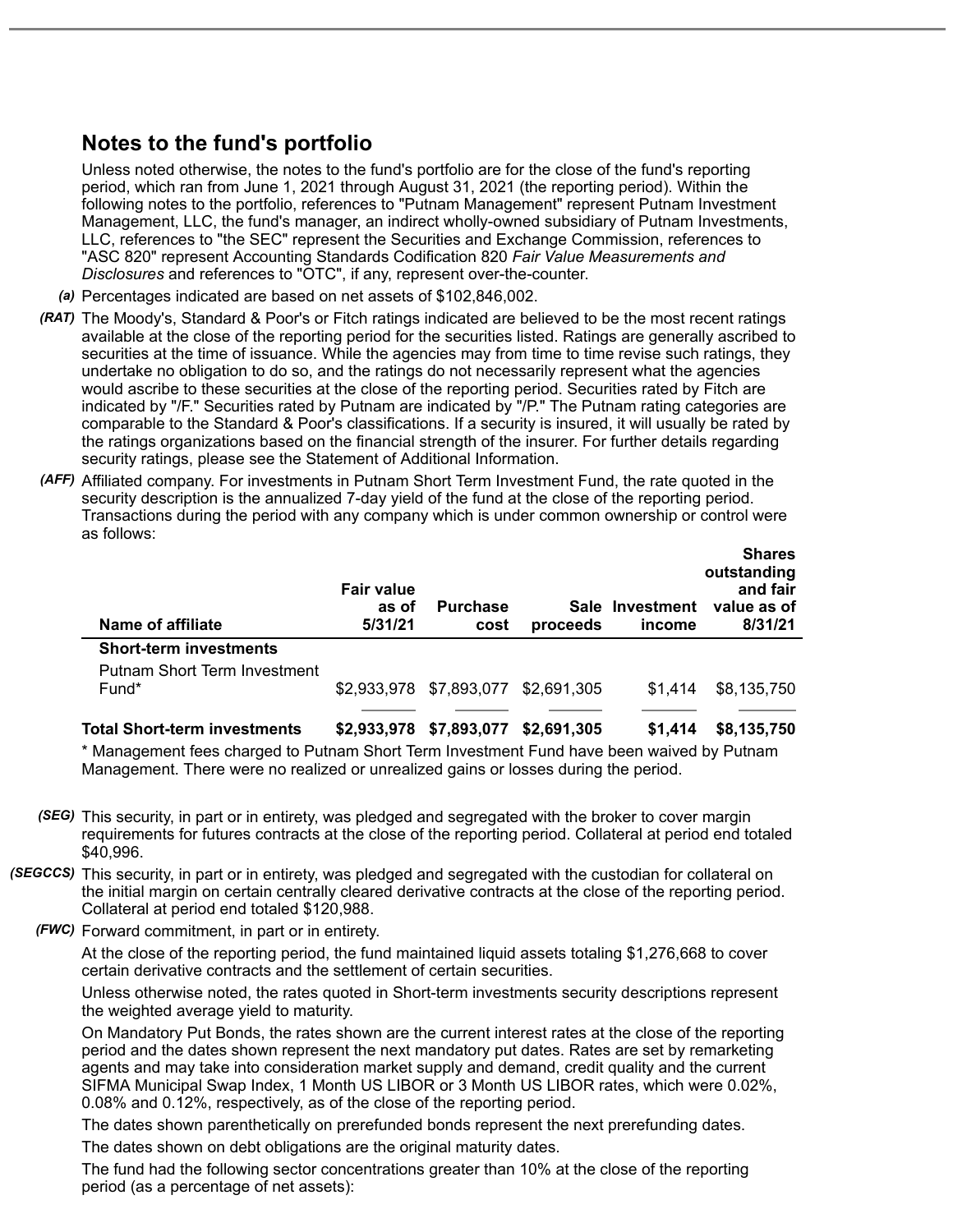| Education  | 23.2% |
|------------|-------|
| Healthcare | 16.1  |
| Local debt | 10.7  |

**Security valuation:** Portfolio securities and other investments are valued using policies and procedures adopted by the Board of Trustees. The Trustees have formed a Pricing Committee to oversee the implementation of these procedures and have delegated responsibility for valuing the fund's assets in accordance with these procedures to Putnam Management. Putnam Management has established an internal Valuation Committee that is responsible for making fair value determinations, evaluating the effectiveness of the pricing policies of the fund and reporting to the Pricing Committee.

Tax-exempt bonds and notes are generally valued on the basis of valuations provided by an independent pricing service approved by the Trustees. Such services use information with respect to transactions in bonds, quotations from bond dealers, market transactions in comparable securities and various relationships between securities in determining value. These securities will generally be categorized as Level 2.

Investments in open-end investment companies (excluding exchange-traded funds), if any, which can be classified as Level 1 or Level 2 securities, are valued based on their net asset value. The net asset value of such investment companies equals the total value of their assets less their liabilities and divided by the number of their outstanding shares.

Certain investments, including certain restricted and illiquid securities and derivatives, are also valued at fair value following procedures approved by the Trustees. To assess the continuing appropriateness of fair valuations, the Valuation Committee reviews and affirms the reasonableness of such valuations on a regular basis after considering all relevant information that is reasonably available. Such valuations and procedures are reviewed periodically by the Trustees. These valuations consider such factors as significant market or specific security events such as interest rate or credit quality changes, various relationships with other securities, discount rates, U.S. Treasury, U.S. swap and credit yields, index levels, convexity exposures, recovery rates, sales and other multiples and resale restrictions. These securities are classified as Level 2 or as Level 3 depending on the priority of the significant inputs. The fair value of securities is generally determined as the amount that the fund could reasonably expect to realize from an orderly disposition of such securities over a reasonable period of time. By its nature, a fair value price is a good faith estimate of the value of a security in a current sale and does not reflect an actual market price, which may be different by a material amount.

**Futures contracts:** The fund used futures contracts for hedging treasury term structure risk and for yield curve positioning.

The potential risk to the fund is that the change in value of futures contracts may not correspond to the change in value of the hedged instruments. In addition, losses may arise from changes in the value of the underlying instruments, if there is an illiquid secondary market for the contracts, if interest or exchange rates move unexpectedly or if the counterparty to the contract is unable to perform. With futures, there is minimal counterparty credit risk to the fund since futures are exchange traded and the exchange's clearinghouse, as counterparty to all exchange traded futures, guarantees the futures against default. When the contract is closed, the fund records a realized gain or loss equal to the difference between the value of the contract at the time it was opened and the value at the time it was closed.

Futures contracts are valued at the quoted daily settlement prices established by the exchange on which they trade. The fund and the broker agree to exchange an amount of cash equal to the daily fluctuation in the value of the futures contract. Such receipts or payments are known as "variation margin".

For the fund's average number of futures contracts, see the appropriate table at the end of these footnotes.

**Total return swap contracts:** The fund entered into OTC and/or centrally cleared total return swap contracts, which are arrangements to exchange a market-linked return for a periodic payment, both based on a notional principal amount, to hedge sector exposure and for gaining exposure to specific sectors.

To the extent that the total return of the security, index or other financial measure underlying the transaction exceeds or falls short of the offsetting interest rate obligation, the fund will receive a payment from or make a payment to the counterparty. OTC and/or centrally cleared total return swap contracts are marked to market daily based upon quotations from an independent pricing service or market maker. Any change is recorded as an unrealized gain or loss on OTC total return swaps. Daily fluctuations in the value of centrally cleared total return swaps are settled through a central clearing agent and are recorded as unrealized gain or loss. Payments received or made are recorded as realized gains or losses. Certain OTC and/or centrally cleared total return swap contracts may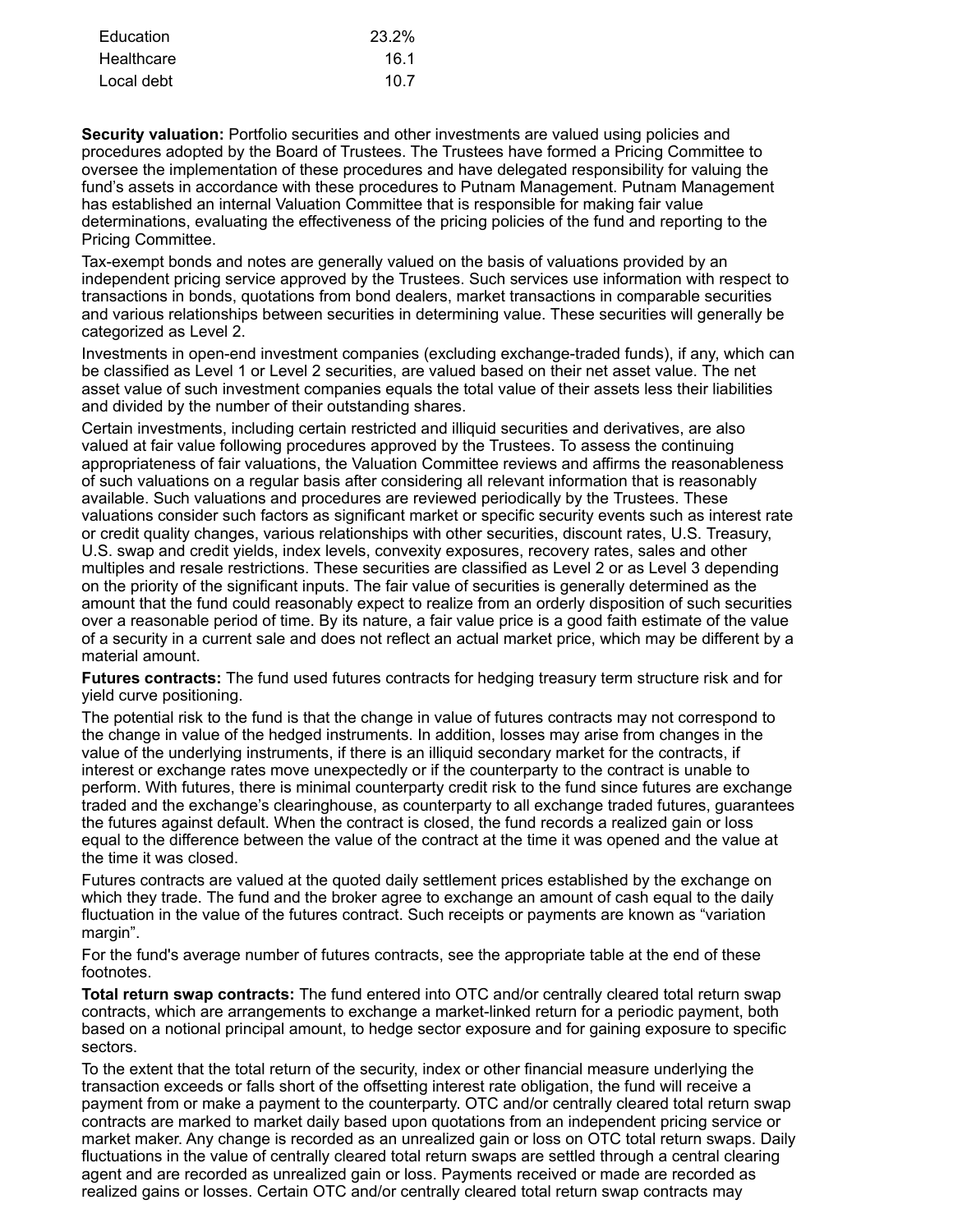include extended effective dates. Payments related to these swap contracts are accrued based on the terms of the contract. The fund could be exposed to credit or market risk due to unfavorable changes in the fluctuation of interest rates or in the price of the underlying security or index, the possibility that there is no liquid market for these agreements or that the counterparty may default on its obligation to perform. The fund's maximum risk of loss from counterparty risk or central clearing risk is the fair value of the contract. This risk may be mitigated for OTC total return swap contracts by having a master netting arrangement between the fund and the counterparty and for centrally cleared total return swap contracts through the daily exchange of variation margin. There is minimal counterparty risk with respect to centrally cleared total return swap contracts due to the clearinghouse guarantee fund and other resources that are available in the event of a clearing member default.

For the fund's average notional amount on total return swap contracts, see the appropriate table at the end of these footnotes.

**Master agreements:** The fund is a party to ISDA (International Swaps and Derivatives Association, Inc.) Master Agreements (Master Agreements) with certain counterparties that govern OTC derivative and foreign exchange contracts entered into from time to time. The Master Agreements may contain provisions regarding, among other things, the parties' general obligations, representations, agreements, collateral requirements, events of default and early termination. With respect to certain counterparties, in accordance with the terms of the Master Agreements, collateral posted to the fund is held in a segregated account by the fund's custodian and, with respect to those amounts which can be sold or repledged, is presented in the fund's portfolio.

Collateral pledged by the fund is segregated by the fund's custodian and identified in the fund's portfolio. Collateral can be in the form of cash or debt securities issued by the U.S. Government or related agencies or other securities as agreed to by the fund and the applicable counterparty. Collateral requirements are determined based on the fund's net position with each counterparty.

Termination events applicable to the fund may occur upon a decline in the fund's net assets below a specified threshold over a certain period of time. Termination events applicable to counterparties may occur upon a decline in the counterparty's long-term and short-term credit ratings below a specified level. In each case, upon occurrence, the other party may elect to terminate early and cause settlement of all derivative and foreign exchange contracts outstanding, including the payment of any losses and costs resulting from such early termination, as reasonably determined by the terminating party. Any decision by one or more of the fund's counterparties to elect early termination could impact the fund's future derivative activity.

At the close of the reporting period, the fund did not have a net liability position on open derivative contracts subject to the Master Agreements.

ASC 820 establishes a three-level hierarchy for disclosure of fair value measurements. The valuation hierarchy is based upon the transparency of inputs to the valuation of the fund's investments. The three levels are defined as follows:

**Level 1:** Valuations based on quoted prices for identical securities in active markets.

**Level 2:** Valuations based on quoted prices in markets that are not active or for which all significant inputs are observable, either directly or indirectly.

**Level 3:** Valuations based on inputs that are unobservable and significant to the fair value measurement.

The following is a summary of the inputs used to value the fund's net assets as of the close of the reporting period:

|                                   | <b>Valuation inputs</b> |               |         |  |
|-----------------------------------|-------------------------|---------------|---------|--|
| <b>Investments in securities:</b> | Level 1                 | Level 2       | Level 3 |  |
| Municipal bonds and notes         | $S-$                    | \$94,976,190  | $s-$    |  |
| Short-term investments            |                         | 8,335,737     |         |  |
| <b>Totals by level</b>            | s—                      | \$103,311,927 | $s-$    |  |